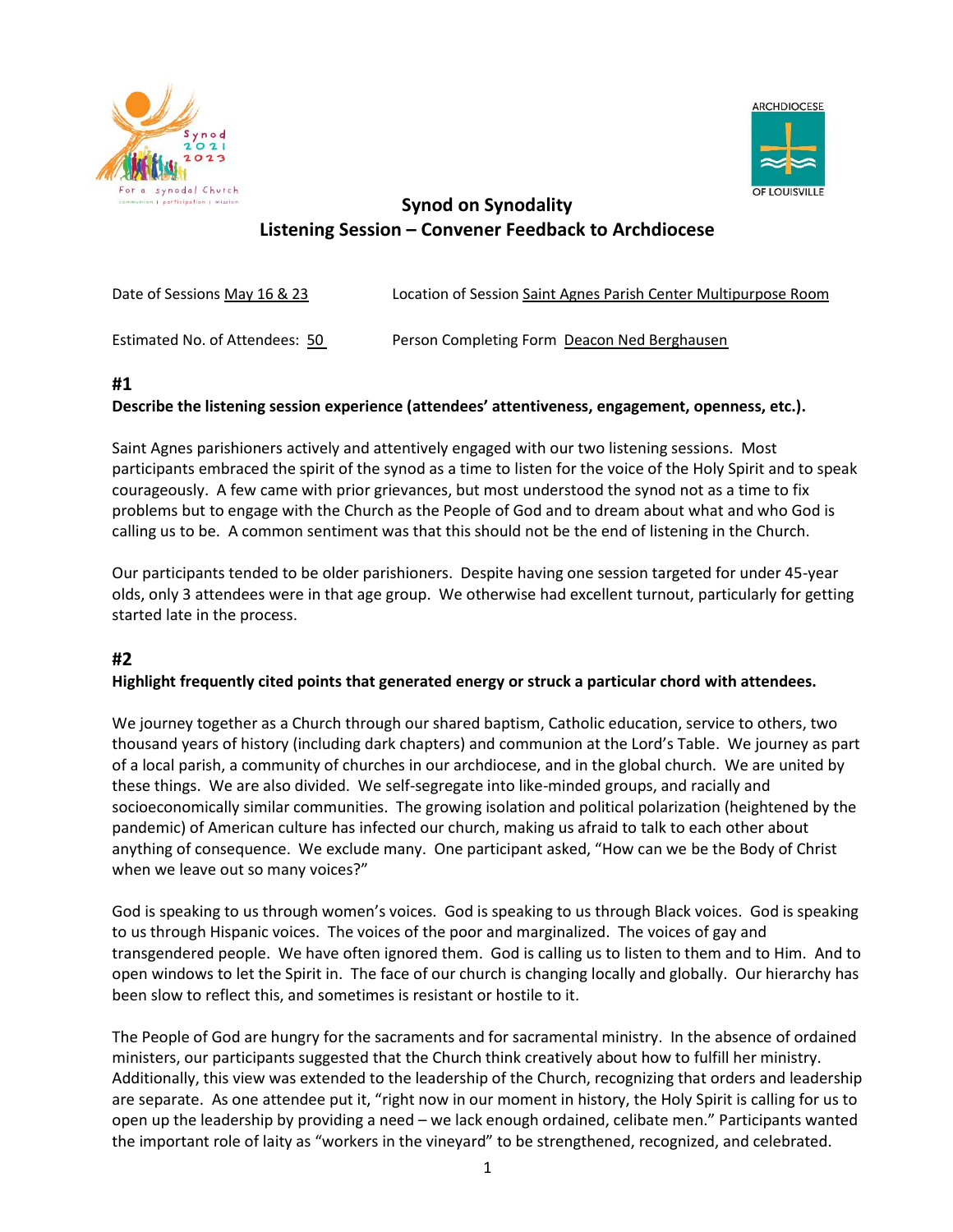At the same time, many parishioners believe we should ordain women to the priesthood, or lift the ban on discussing it as a first step, and quickly move to restore women to the permanent diaconate. The desire to ordain married men to the priesthood was expressed by many, as well.

# **#3**

#### **Describe less-frequently cited points that attendees found inspiring or that introduced new perspectives.**

We do not hear the name "Jesus" spoken enough. We should take a cue from our evangelical brothers and sisters and return to a deep devotion to his Holy Name. Our liturgies have become stiff and lifeless. How do we express joy and praise through our communal prayer?

Adults need ongoing, life-long catechesis but this care for our fellow Catholics often stops with the end of high school or sooner. Our Church needs to pay more attention and care in providing comprehensive, lifelong faith formation, including spiritual direction, along with the resources to meet these needs. Many participants mourned a "lost generation" of young adults and middle aged former or nominal Catholics. This was connected by some to a lack of evangelization by lay Catholics and by a lack of emphasis on service.

One parishioner asked, "in what ways should the Church be political?" This was not answered directly, but was an evocative question, reflecting the need to put our faith into action.

#### **#4**

#### **Provide examples of diversity of views and opinions that were shared by attendees.**

We should prudently incorporate new technologies into worship. The forced experiment of streaming liturgies should be seen as an opportunity. We should also embrace multicultural music, worship, and rituals.

Our community described feeling embraced by the universal Church and sometimes rejected. In the first case, for example, a naval officer experienced being spiritually cared for on ship, and a transplant felt welcomed to a new church community in Texas. On the other hand, a Hispanic member had a painful experience of being discriminated against and felt unwelcome in a new church.

One participant mentioned the value of persons who are poor in our Church, "they have so much to teach me [about] emptying myself of things." Several members expressed concern about the destruction of the environment, echoing themes of *Laudato Si.* 

# **#5**

#### **Highlight any pertinent, unique feedback that was shared by attendees.**

One unique suggestion was the creation of a Catholic Community Center, looking to the very successful example of Jewish community centers in creating spaces for living out one's faith in a holistic Catholic culture in community, with leisure, childcare, and ways to lead an overall healthy lifestyle.

# **#6**

**Share additional observations, comments, or input that you feel could add to our learnings in this Synod listening phase.**